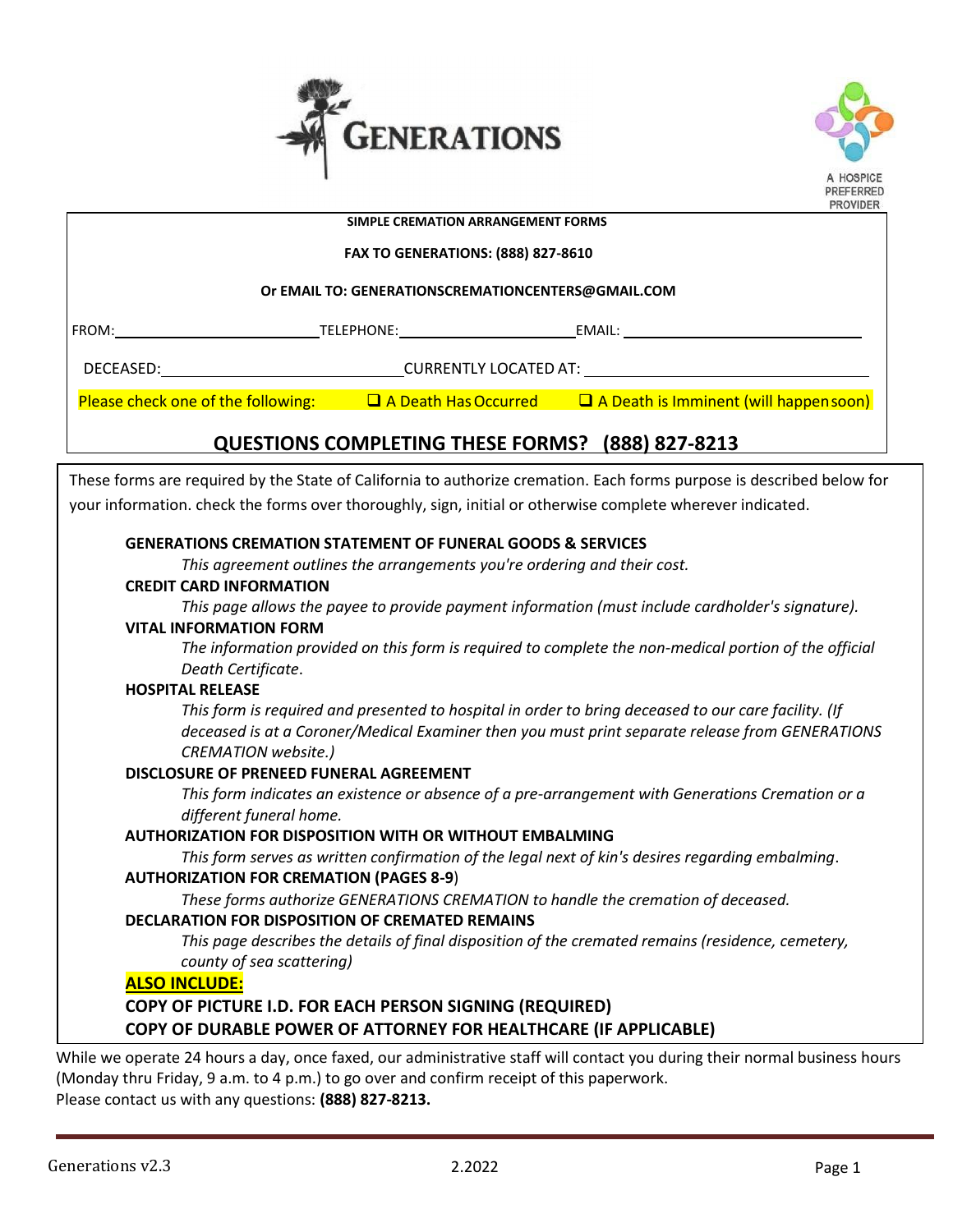

|                                                              | <b>GENERATIONS DIRECT CREMATION</b>                                                                                                                                                                                                                                                                                                                                                                                                                                                                                                                                                                                                                                                                          |                                                                                             |
|--------------------------------------------------------------|--------------------------------------------------------------------------------------------------------------------------------------------------------------------------------------------------------------------------------------------------------------------------------------------------------------------------------------------------------------------------------------------------------------------------------------------------------------------------------------------------------------------------------------------------------------------------------------------------------------------------------------------------------------------------------------------------------------|---------------------------------------------------------------------------------------------|
| $\blacksquare$<br>$\blacksquare$<br>п<br>п<br>$\blacksquare$ | □ Simple Cremation Service<br>■ Southern California Transportation (Residence, Facility, or Medical Examiner)<br>Alternative Care (Refrigeration)<br>Basic Cremation Container (Cardboard Container deceased is cremated in)<br>Cremation (within approx. 10-12 business days of permit)<br><b>Basic Plastic Container for Cremated Remains</b><br>■ California State Cremation Regulatory Fee<br>California Cremation/Disposition Permit<br>Family Receive Cremated Remains at a Generations location or within 25 miles                                                                                                                                                                                    | \$680.00                                                                                    |
| $\Box$                                                       | □ Deceased Weight: (_________) select from page 4<br>$\Box$ Removal of Implanted Devices containing batteries such as pacemaker<br>Witness Cremation (6 persons, 15 minutes, minimal preparation, at crematory)<br>$\Box$ Identification Viewing (6 persons, 15 minutes, minimal preparation)<br>$\Box$ Alternative Care (Refrigeration) after 8 <sup>th</sup> day of death _____ days at \$25/day<br>□ Local hand delivery of Cremated Remains to Family or Cemetery not covered above<br>□ Shipping by US Postal Service (Tracked and Restricted Delivery)<br>□ Sea Scattering off Coast of Los Angeles (non-witnesses, non-recoverable)<br>$\Box$ Placement of Cremated Remains in Urn Provided by Family | \$<br>\$200.00<br>\$600.00<br>\$550.00<br>\$<br>\$195.00<br>\$200.00<br>\$250.00<br>\$40.00 |
| A MERCHANDISE                                                |                                                                                                                                                                                                                                                                                                                                                                                                                                                                                                                                                                                                                                                                                                              |                                                                                             |
|                                                              | □ Other Urn or Keepsakeselect from page 4 (________)                                                                                                                                                                                                                                                                                                                                                                                                                                                                                                                                                                                                                                                         |                                                                                             |
|                                                              | <b>B. COUNTY / STATE FEES</b><br>□ 9.5% Sales Tax on Merchandise Only<br>□ Coroner / Medical Examiner Fees () select from page 4<br>□ Certified Copies of Death Certificate*<br>$\frac{4}{1}$ at \$24.00 per copy<br>$\Box$ Additional Disposition Permits for Additional Urns # $\Box$ @ \$12.00 each                                                                                                                                                                                                                                                                                                                                                                                                       |                                                                                             |
|                                                              |                                                                                                                                                                                                                                                                                                                                                                                                                                                                                                                                                                                                                                                                                                              |                                                                                             |
|                                                              | <b>TOTAL</b>                                                                                                                                                                                                                                                                                                                                                                                                                                                                                                                                                                                                                                                                                                 |                                                                                             |
| ❏                                                            | c. DISCOUNTS AND CREDITS (one discount per arrangement)<br>Hospice Discount \$50.00                                                                                                                                                                                                                                                                                                                                                                                                                                                                                                                                                                                                                          | (5)                                                                                         |
|                                                              |                                                                                                                                                                                                                                                                                                                                                                                                                                                                                                                                                                                                                                                                                                              |                                                                                             |
| $\Box$                                                       | Veteran Discount \$50.00<br>(For verification) Please provide a copy of DD214 Military Discharge paper                                                                                                                                                                                                                                                                                                                                                                                                                                                                                                                                                                                                       | (5)                                                                                         |
|                                                              | <b>TOTAL with Discounts</b>                                                                                                                                                                                                                                                                                                                                                                                                                                                                                                                                                                                                                                                                                  |                                                                                             |

\*Certified copies of the death certificate are issued by the local county registrar of the county of death. You may order certified copies on your own, after we have filed the original death certificate, or you may request Generations orders them for you. Either way, depending on the county, it may take up to four weeks to receive your certified copies onceordered.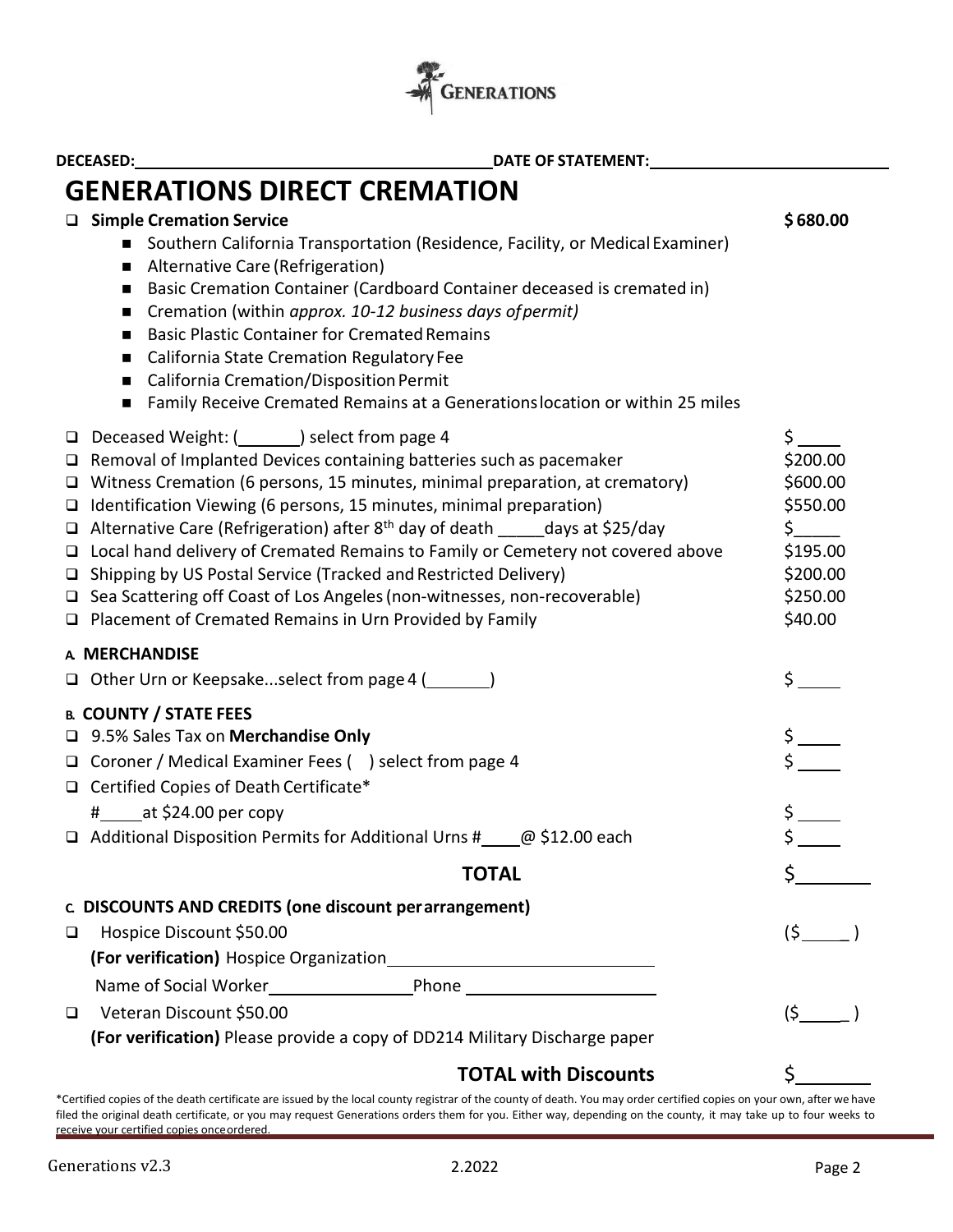#### **CREDIT CARD INFORMATION**

| <b>GENERATIONS</b> |  |
|--------------------|--|
|                    |  |

| <b>Type of Card:</b>                | <b>VISA</b> | <b>MasterCard</b> | $\Box$ American Express | <b>Discover</b> |
|-------------------------------------|-------------|-------------------|-------------------------|-----------------|
|                                     |             |                   |                         |                 |
|                                     |             |                   |                         |                 |
|                                     |             |                   |                         |                 |
| <b>Credit Card Billing Address:</b> |             |                   |                         |                 |
|                                     |             |                   |                         |                 |
|                                     |             |                   |                         |                 |

By signing above, I acknowledge and agree to pay for the final services of the deceased, and I authorize GENERATIONS CREMATION to perform the requested services. I agree to pay the balance listed on this statement. I understand and agree that by signing above I am assuming personal liability for the charges set forth in this statement. I hereby agree to all above charges and acknowledge receipt provided by email or will be provided upon release of cremated remains.

**Simple Cremation includes:** Basic Cremation fee (non-scheduled), Professionalservices of funeral director and staff, Transfer of remains into our care from place of death (unlesstransportation fee is required due to location of decedent), Refrigeration (until permit isfiled) and Transfer to crematory. **No Embalming**

Crematory Requirement: A rigid container for cremation

California Requirement: Disposition Permit, Cremation Regulatory Fee, Sales Tax on Merchandise

In connection with the funeral agreements made by purchaser for the decedent named on page one, purchaser hereby confirms to seller that:

1. Purchaser was provided a printed General Price List prior to discussing or upon beginning discussion of, the prices of funeral goods or funeral services, the overall type of funeral disposition, or the specific funeral goods or funeral services offered by the seller.

2. Purchaser was provided a printed Casket Price List upon beginning discussion of, but in any event before being shown, caskets.

3. Purchaser was provided a printed Outer Burial Container Price List upon discussion of, but in any event before being shown, outer burial containers.

4. Purchaser was advised that the law does not require embalming except in certain special cases. Purchaser was not advised that embalming is required for direct cremation, immediate burial, or a closed casket funeral without viewing or visitation when refrigeration is available and when state or local law does not require embalming. If embalming was provided for a fee, it was done with purchaser's approval or the permission ofsomeone authorized to give approval. 5. Purchaser was not advised that state or local law requires a casket for direct cremation or that a casket (other than an alternative container) is required for

direct cremation.

6. Purchaser was not advised that state or local law requires the purchase of an outer burial container. Purchaser was advised, however that many cemeteries do require that purchaser have such a container so that the grave will not sink in, and that either a grave liner or a burial vault will satisfy these requirements. 7. A prepaid benefits contract was applicable to the funeral.

8. Purchaser was not advised that any funeral goods or funeral services offered by seller would delay the natural decomposition of human remains for a long term or indefinite time, or that any such funeral goods have protective features or will protect the body from gravesite substances when such was not the case. No representations or warranties were made to purchaser about the protective features of caskets or outer burial containers other than those made by the manufacturers. Purchaser was advised that the only warranties, expressed or implied, extended in connection with any funeral goods sold with the funeral service were the express written warranties, if any, extended by the manufacturers thereof. No express warranties, and no warranties of merchantability or fitness for a particular purpose, were extended by the seller to purchaser with respect to those funeral goods.

9. Purchaser was not advised that the price charged for a cash advance item was not the same asthe cost to seller forthe item when such wasthe case. 10. Certain charges may be estimated and if the difference between such estimates and such actual charges is less than \$ 10.00, no refund to you or billing by us for the difference will bemade.

| <b>SIGN</b>          | Signature of Purchaser:  | Printed Name of Purchaser: |        |      |
|----------------------|--------------------------|----------------------------|--------|------|
| Purchaser's Address: |                          | Citv:                      | State: | Zip: |
|                      | Purchaser's Telephone #: | Purchaser's Email Address: |        |      |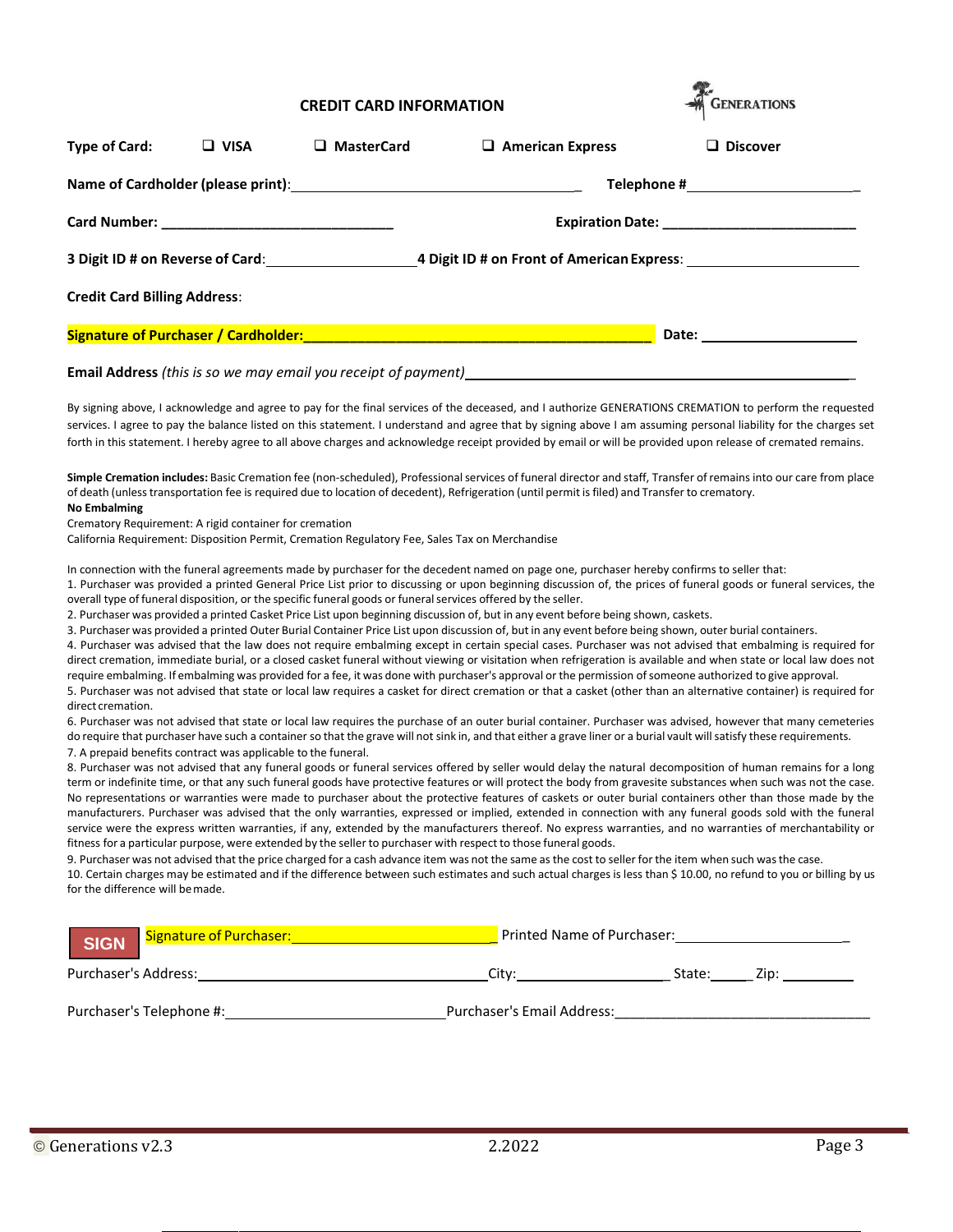

## **BASIC URN SELECTION**



Basic Plastic Container





Rosewood Simple Modern Design with  $8.1/4" \times 6.1/2" \times 4.1/2"$ <br> $8.5" \times 6.5" \times 6.5" \times 6.5" \times 6.5" \times 6.5" \times 4.5"$ <br> $8.5" \times 4.5"$ <br> $8.5" \times 4.5"$ <br> $6.75" \times 5.5" \times 11.25"$ 200 cubic inches 200 cubic inches 170 cubic inches 215 cubic inches \$ included \$ 135.00 \$ 120.00 \$ 150.00



8.25" x 5.375" x 5" 200 cubic inches 130 cubic inches/Large Keepsake 200 cubic inches 225 cubic inches  $$ 100.00$   $$ 285.00$ 



lines Traditional Wood Urn<br>
5.5" x 5" 8.5" x 6.5" x 4.5"





EcoBio Natural Fiber Urn Biodegradable



Traditional Bronze Urn Engineered Wood - Honey Brushed Pewter Urn Tuscany Cultured Marble/Carrera White

*Additional Urns, Keepsakes, and Cremation Jewelry can be found on our website at [www.generations247.com](http://www.generations247.com/)*

| <b>ADDITIONAL CREMATORY FEE</b> | <b>Based on Weight</b>          |
|---------------------------------|---------------------------------|
| 251 lbs. to 275 lbs.  \$350.00  | 276 lbs. to 300 lbs.  \$425.00  |
| 301 lbs. to 325 lbs.  \$500.00  | 326 lbs. to 350 lbs.  \$575.00  |
| 351 lbs. to 375 lbs.  \$650.00  | 376 lbs. to 400 lbs.  \$725.00  |
| 401 lbs. to 425 lbs.  \$800.00  | 426 lbs. to 450 lbs.  \$875.00  |
| 451 lbs. to 475 lbs.  \$950.00  | 476 lbs. to 500 lbs.  \$1025.00 |
| 501 lbs. to 525 lbs.  \$1100.00 | 526 lbs. to 550 lbs.  \$1175.00 |

| Riverside County (Coachella Valley)                         | \$0.00   |
|-------------------------------------------------------------|----------|
| Riverside County (Riverside Metro)                          | \$0.00   |
| Riverside County (Hemet, Sun City)<br>٠                     | \$0.00   |
| Riverside County (Temecula, Murrieta)<br>٠                  | \$0.00   |
| San Bernardino County (Joshua Tree, 29 Palms, Yucca Valley) | \$0.00   |
| San Bernardino County (Metro)<br>٠                          | \$0.00   |
| San Bernardino County (Victorville, Hesperia, Barstow)<br>٠ | \$0.00   |
| Orange County<br>٠                                          | \$0.00   |
| Los Angeles County (Metro)                                  | \$0.00   |
| Los Angeles County (Antelope Valley)                        | \$200.00 |
| <b>Ventura County</b>                                       | \$200.00 |

#### **CORONER FEE (If Deceased is at Coroner or Medical Examiner's Office)**

| Riverside County  \$ 320.00<br>San Bernardino County  \$ 253.38 |
|-----------------------------------------------------------------|
| Los Angeles County  (bills family direct)                       |
|                                                                 |
| Ventura County  \$ call                                         |
| Santa Barbara County  \$ call                                   |
|                                                                 |
|                                                                 |
|                                                                 |

*Reminder: The Coroner/Medical Examiner will need their own release signed by the next of kin of record.*

*These releases are found on our website at [www.generations247.com](http://www.generations247.com/)*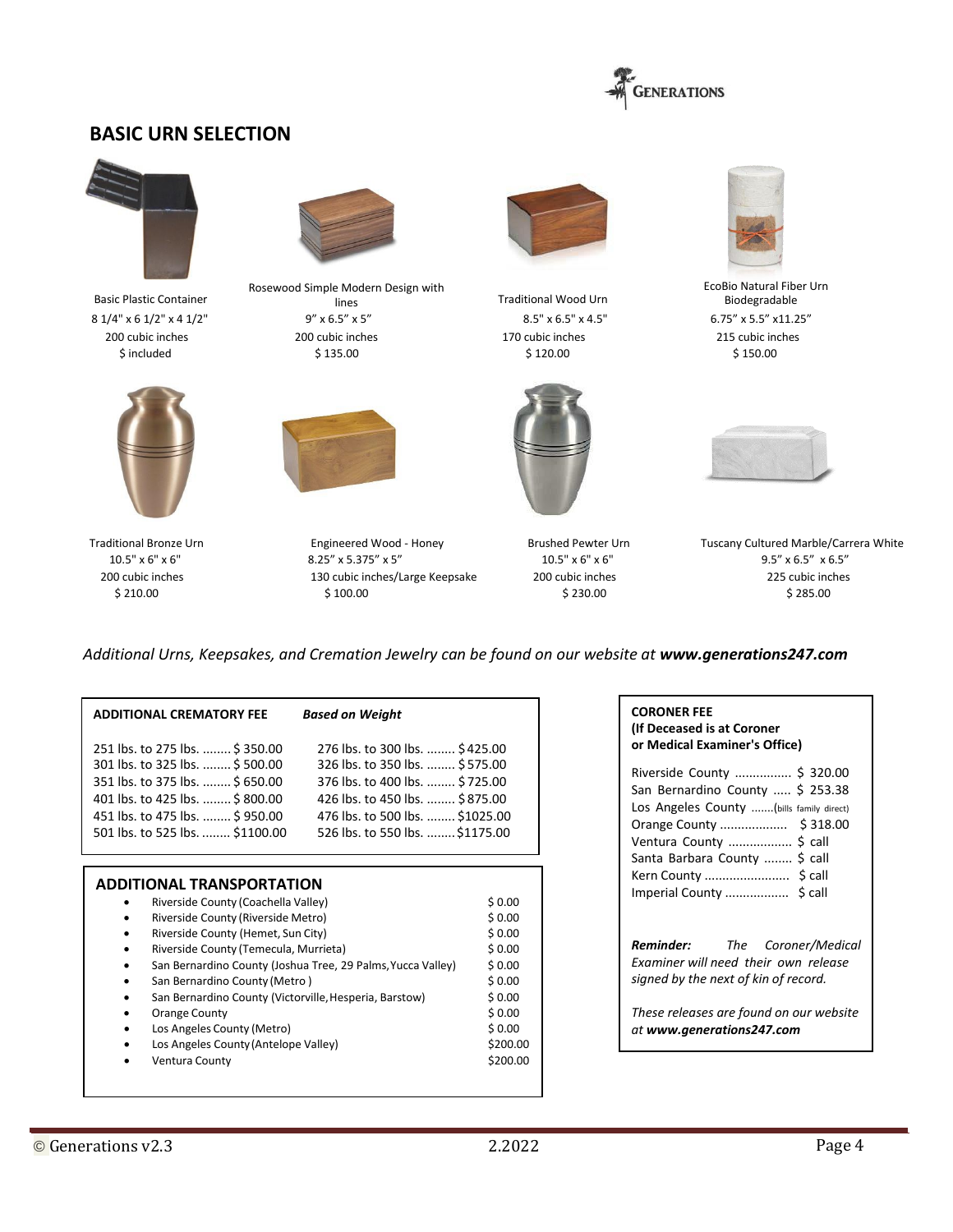## **Generations - VITAL INFORMATION FORM (REQUIRED FOR NON-MEDICAL PORTION OF DEATH CERTIFICATE)**



| PLEASE TYPE OR PRINT CLEARLY                                                                                                                                                         |                                      |                                                        |                                                                          |                        |                                                                      |                                               |
|--------------------------------------------------------------------------------------------------------------------------------------------------------------------------------------|--------------------------------------|--------------------------------------------------------|--------------------------------------------------------------------------|------------------------|----------------------------------------------------------------------|-----------------------------------------------|
| 1. NAME OF DECEDENT-FIRST (GIVEN)                                                                                                                                                    | 2. MIDDLE                            |                                                        |                                                                          | 3. LAST (FAMILY)       |                                                                      |                                               |
| 4. AKA, ALSO KNOWN AS - INCLUDE FULL FIRST, MIDDLE, LAST                                                                                                                             |                                      |                                                        | 5. DATE OF BIRTH                                                         |                        | 6. SEX                                                               |                                               |
| 7. BIRTH STATE/ FOREIGN COUNTRY                                                                                                                                                      |                                      | 8. SOCIAL SECURITY NUMBER                              |                                                                          |                        | 9. EVER IN U.S. ARMED FORCES?<br>$\Box$ NO $\Box$ YES $\Box$ UNKNOWN |                                               |
| 10. MARITAL STATUS                                                                                                                                                                   |                                      |                                                        |                                                                          |                        |                                                                      |                                               |
| <b>ONEVER MARRIED</b>                                                                                                                                                                | <b>OMARRIED</b>                      | <b>QCA. REG. DOM. PARTNER</b>                          |                                                                          | <b>QDIVORCED</b>       | <b>Q</b> WIDOWED                                                     | <b>QUNKNOWN</b>                               |
| 11. EDUCATION (HIGHEST LEVEL OR DEGREE COMPLETED) PLEASE CHECK ONE                                                                                                                   |                                      |                                                        |                                                                          |                        |                                                                      |                                               |
| $\Box$ 0 (DID NOT COMPLETE ONE YEAR)                                                                                                                                                 |                                      | $\Box$ (GRADES 1-11) GRADE $\Box$ GRADE 12, NO DIPLOMA |                                                                          |                        | $\Box$ H.S. DIPLOMA/ G.E.D.                                          | $\Box$ SOME COLLEGE (NODEGREE)                |
| $\Box$ ASSOCIATE (e.g., AA, AS)                                                                                                                                                      | $\Box$ BACHELOR'S (e.g., BA, AB, BS) |                                                        | $\Box$ MASTER'S (e.g., MA, MS, MEng, MEd, MBA)                           |                        |                                                                      | $\Box$ DOCTORATE OR PREOFESSIONAL (e.g., PhD) |
| 14. WAS DECEDENT HISPANIC/LATINO(A)/SPANISH? IF YES, PLEASE INDICATE<br>$\Box$ YES                                                                                                   | $\Box$ NO                            |                                                        | 15. DECEDENT'S RACE - UP TO 3 RACES MAY BE LISTED                        |                        |                                                                      |                                               |
| 16. USUAL OCCUPATION FOR MOST OF LIFE DO NOT USE RETIRED OR UNEMPLOYED                                                                                                               |                                      |                                                        | 17. KIND OF BUSINESS OR INDUSTRY (e.g., grocery store, real estate, etc) |                        |                                                                      | 18. YEARS IN OCCUPATION                       |
| 19. DECEDENT'S RESIDENCE (STREET AND NUMBER OR LOCATION)                                                                                                                             |                                      |                                                        |                                                                          |                        |                                                                      |                                               |
| 20. CITY                                                                                                                                                                             | 21. COUNTY/PROVINCE                  | 22. ZIP CODE                                           |                                                                          | 23. YEARS IN COUNTY    |                                                                      | 24. STATE/FOREIGN COUNTRY                     |
|                                                                                                                                                                                      |                                      |                                                        |                                                                          |                        |                                                                      |                                               |
| 25. INFORMANT'S NAME (FIRST                                                                                                                                                          | MIDDLE LAST)                         | 26. INFORMANT'S RELATIONSHIP                           |                                                                          |                        | 27. INFORMANT'S CONTACT NUMBER (WITH AREA CODE)                      |                                               |
| 28. INFORMANT'S MAILING ADDRESS (STREET AND NUMBER LOCATION)                                                                                                                         |                                      |                                                        | 29. INFORMANT'S CITY, STATE AND ZIP                                      |                        |                                                                      |                                               |
|                                                                                                                                                                                      |                                      |                                                        |                                                                          |                        |                                                                      |                                               |
| 30. NAME OF SURVING SPOUSE/SRDP-FIRST                                                                                                                                                | 31. MIDDLE                           |                                                        |                                                                          | 32. LAST (MAIDEN NAME) |                                                                      |                                               |
| 33. NAME OF DECEDENT'S FATHER - FIRST                                                                                                                                                | 34. MIDDLE                           |                                                        | 35. LAST                                                                 |                        |                                                                      | 36. BIRTH STATE                               |
| 37. NAME OF DECEDENT'S MOTHER FIRST                                                                                                                                                  | 38. MIDDLE                           |                                                        |                                                                          |                        | 39. LAST (MAIDEN NAME, NOT MARRIED NAME)                             | <b>40. BIRTH STATE</b>                        |
|                                                                                                                                                                                      |                                      |                                                        |                                                                          |                        |                                                                      |                                               |
| $\Box$ 41. FINAL DISPOSITION (CHECK ONE)                                                                                                                                             | <b>OBURIAL</b>                       |                                                        |                                                                          |                        | <b>QRESIDENCE</b> QSEA SCATTER by Family QSEA SCATTER by Generations |                                               |
| 42. NAME AND ADDRESS OF PERSON(S) WHO WILL KEEP CREMATED REMAINS AT THEIR RESIDENCE, OR CEMETERY NAME AND ADDRESS OR COUNTY OF OCEAN WATER CREMATED REMAINS<br>WILL BE SCATTERED IN. |                                      |                                                        |                                                                          |                        |                                                                      |                                               |

I have read the above information, and state that it is true & correct, and release GENERATIONS from any charges that may occur in the correction of the original certificate due to this information. **I agree that any information left blank will be considered "Unknown".**

**SIGN** SIGNATURE: DATE: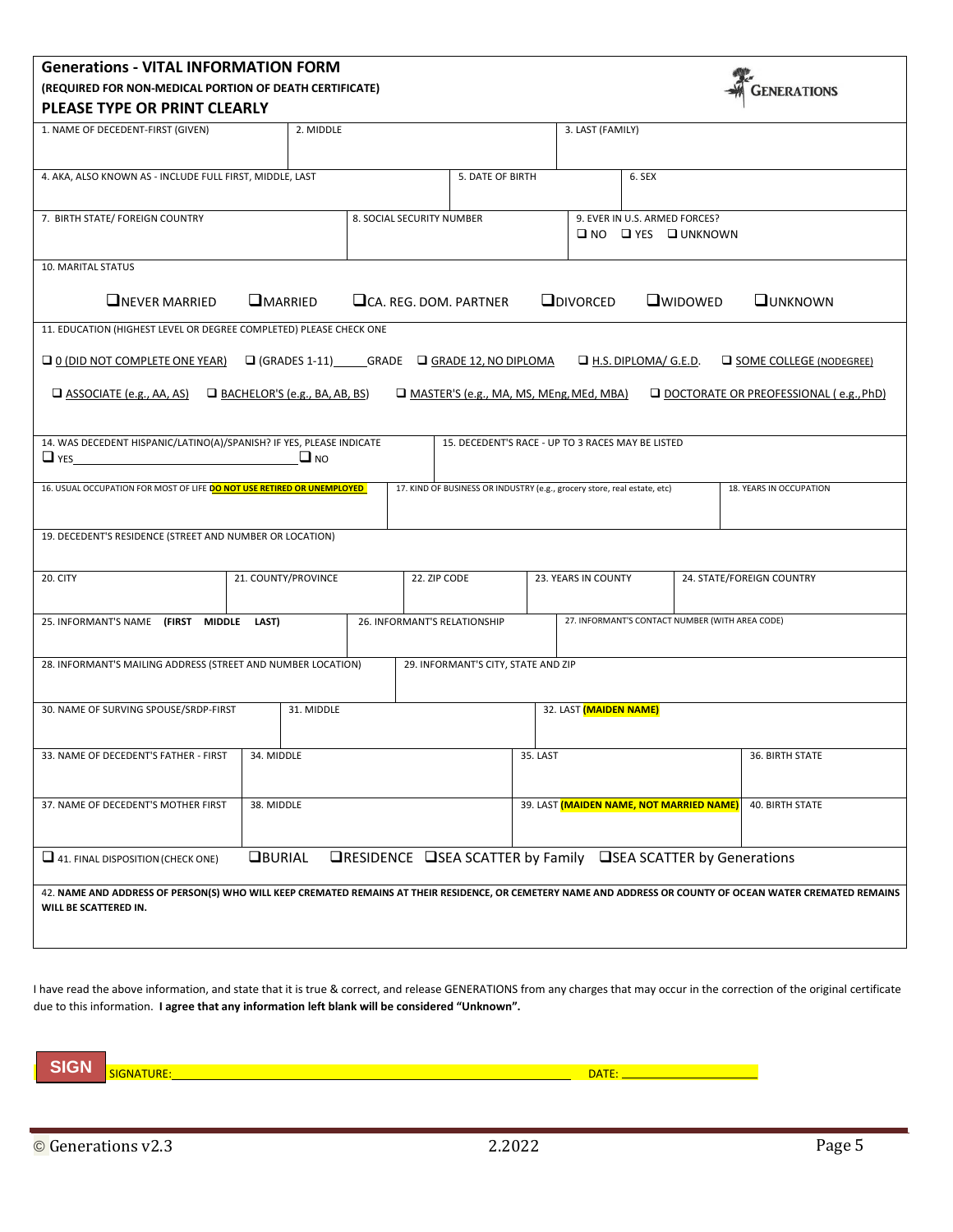

FD2283

## **PHONE: (888) 827-8213** *HOSPITAL RELEASE*

## **IF DECEDENT IS AT A COUNTY CORONER, PLEASE REFER TO OUR MAIN WEB PAGE AND CLICK ON THE "ARRANGE A CREMATION" TAB AND PRINT CORONER'S RELEASE FORM FOR THE CORRECT COUNTY DECEDENT IS LOCATED.**

NAME OF DECEDENT:

LOCATION OF DECEDENT (NAME & ADDRESS OF FACILITY):

NAME OF LEGAL NEXT OF KINAUTHORIZING RELEASE:

ADDRESS OF LEGAL NEXT OF KIN:

PHONE NUMBER:

l

I claim the right to control the disposition of the decedent's bodily remains.

I am not aware of any person who may object to my arranging the disposition of the body of the decedent.

I am not aware of any written or oral instructions by the decedent, or any contract for funeral services by the decedent that gives control of the disposition of the decedents remains to any other person.

I declare under penalty of perjury laws of the State of California that the foregoing is true and correct.



### *PHYSICIAN AND HOSPICE INFORMATION*

| Attending Physician                          | Physician's Phone No. |  |
|----------------------------------------------|-----------------------|--|
| Hospice Organization (if under Hospice Care) | Phone No.             |  |
| Hospice Social Worker Name and Phone No.     |                       |  |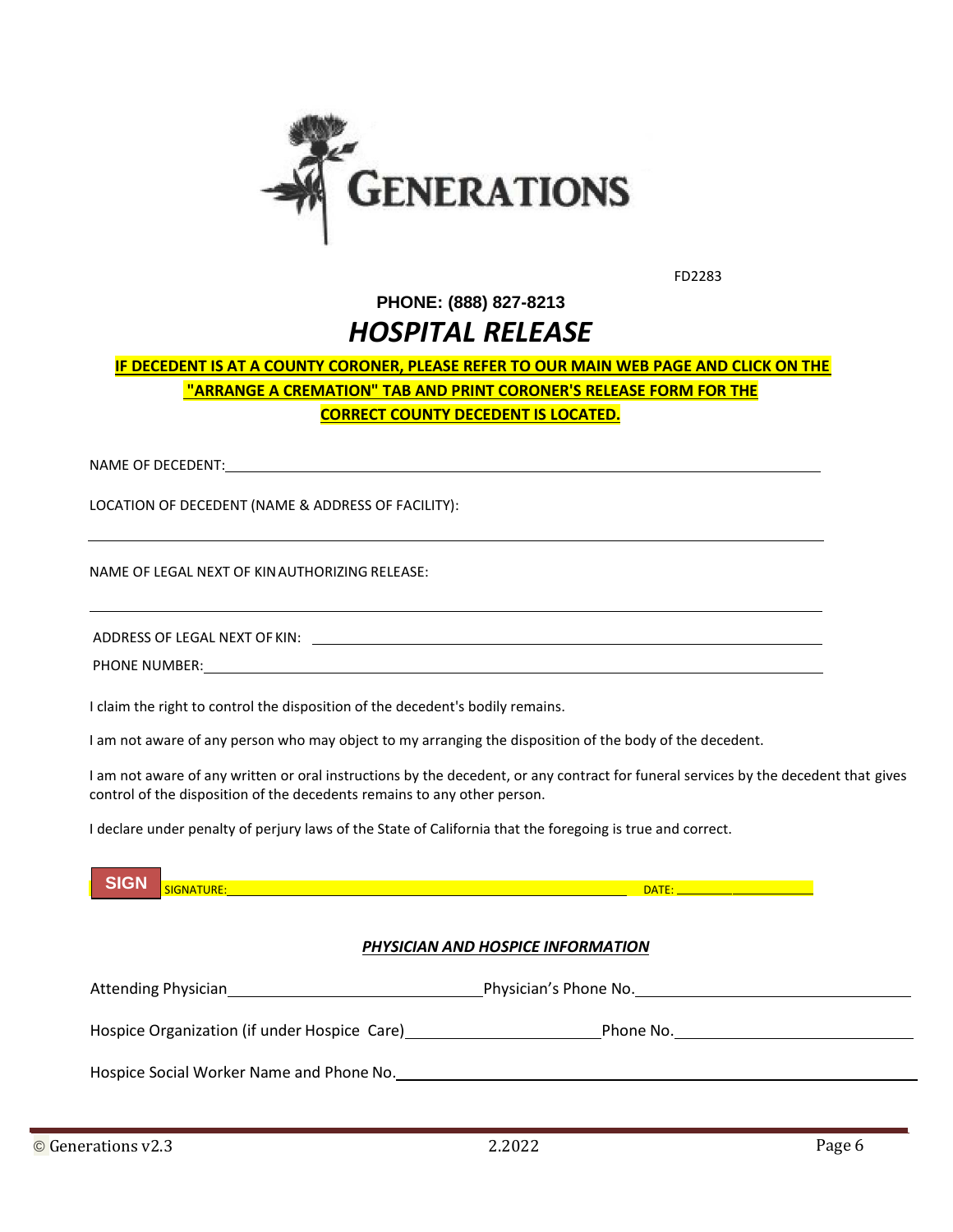## **Disclosure of Preneed Funeral Agreement**



| <b>GENERATIONS</b><br>The funeral establishment,<br>(funeral establishment name)                                                                                                                                                                                                                                                                                                                                       |
|------------------------------------------------------------------------------------------------------------------------------------------------------------------------------------------------------------------------------------------------------------------------------------------------------------------------------------------------------------------------------------------------------------------------|
| license number FD <sup>2283</sup><br><b>DOES</b> , DOES NOT <u>Lequilled</u> (check one) have a preneed arrangement, as                                                                                                                                                                                                                                                                                                |
| defined below, made by or on behalf of<br>(name of decedent)                                                                                                                                                                                                                                                                                                                                                           |
| If the funeral establishment <b>does have</b> a preneed agreement, complete the following:<br>In compliance with Business and Professions Code Section 7745, the funeral establishment has<br>presented to the person named below a copy of any preneed agreement which has been signed and<br>paid for in full, or in part by, or on behalf of the deceased and is in the possession of the funeral<br>establishment. |
| Signature of funeral establishment representative<br>Date                                                                                                                                                                                                                                                                                                                                                              |

**"Preneed arrangement,"** "preneed agreement" or "preneed" is written instruction regarding goods or services or both goods and services for final disposition of human remains when the goods or services are not provided until the time of death, and may be either unfunded or paid for in advance of need.

**Funeral Establishment's Responsibility –** Business and Professions Code Section 7745 requires a funeral establishment to present to the survivor of the decedent or the responsible party a copy of any preneed agreement in its possession which has been signed and paid for in full, or in part by, or on behalf of the deceased. Business and Professions Code Section 7685.6 requires a copy of any preneed arrangements to be disclosed prior to drafting any contract for funeral goods or services. The funeral establishment may present the copy in person, by certified mail, or by facsimile transmission, as agreed upon by the person with the right to control disposition. A funeral establishment that knowingly fails to present a preneed agreement as required is liable for a civil fine equal to three times the cost of the preneed agreement, or one thousand dollars (\$1,000), whichever is greater.

**You may contact** the Cemetery and Funeral Bureau for more information on funeral, cemetery or cremation matters or to file a complaint against a licensee:

> Cemetery and Funeral Bureau 1625 North Market Blvd., Suite S-208 Sacramento, CA 95834 916-574-7870

Signature of the survivor or responsible party **Date** Date

Print name of the survivor or responsible party

Signature of funeral establishment representative Date

Karen McLaughlin FDR3949

Print name of funeral establishment representative Title Title

Funeral Director

The funeral establishment must:

- Give a copy of the completed statement to the survivor or responsible party.
- Retain the original or a copy of the completed disclosure statement on file for not less than one (1) year after the preneed account has been audited by the Bureau or seven (7) years from the date the disclosure statement was made, whichever comes first.

21F1 (10/03)

 $\odot$  Generations v2.3 2.2022 Page 7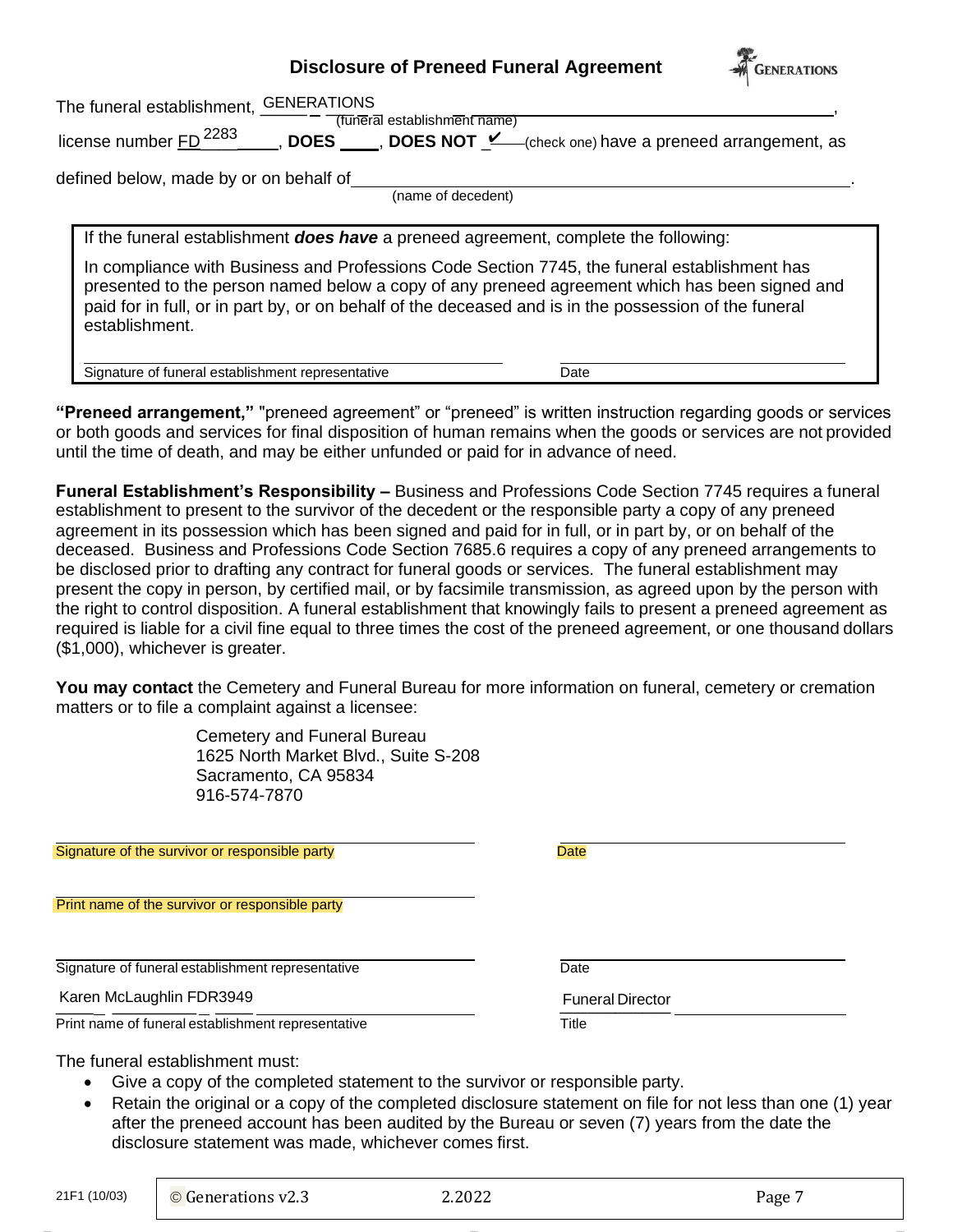

## **AUTHORIZATION TO ACCEPT OR DECLINE EMBALMING**

| TO: GENERATIONS<br>(Funeral Establishment Name)<br>$RE:$ $\frac{1}{(December)}$<br>Embalming is the addition to, or the replacement of, body fluids by chemical<br>preservatives or the application of chemical preservatives for the temporary<br>preservation of the body. I understand that embalming is not required by law. |
|----------------------------------------------------------------------------------------------------------------------------------------------------------------------------------------------------------------------------------------------------------------------------------------------------------------------------------|
|                                                                                                                                                                                                                                                                                                                                  |
|                                                                                                                                                                                                                                                                                                                                  |
|                                                                                                                                                                                                                                                                                                                                  |
|                                                                                                                                                                                                                                                                                                                                  |
| I, $\frac{1}{2}$ , do $\frac{1}{2}$ do not $\frac{1}{2}$ (check one) request embalming.<br>I understand that for storage or embalming purposes the decedent may be transported<br>to the following location:                                                                                                                     |
|                                                                                                                                                                                                                                                                                                                                  |
|                                                                                                                                                                                                                                                                                                                                  |
|                                                                                                                                                                                                                                                                                                                                  |
|                                                                                                                                                                                                                                                                                                                                  |
|                                                                                                                                                                                                                                                                                                                                  |
|                                                                                                                                                                                                                                                                                                                                  |
|                                                                                                                                                                                                                                                                                                                                  |
| Macera Crematory 1020 N Fuller St. Santa Ana, CA 92701<br>(Location Name and Address)                                                                                                                                                                                                                                            |
|                                                                                                                                                                                                                                                                                                                                  |
|                                                                                                                                                                                                                                                                                                                                  |
| The undersigned hereby represents that he/she has the legal right to control disposition                                                                                                                                                                                                                                         |
| of the remains of the decedent.                                                                                                                                                                                                                                                                                                  |
|                                                                                                                                                                                                                                                                                                                                  |
| <b>Maritain Relationship to Decedent:</b> Letter Letter Letter Letter Letter Letter Letter Letter Letter Letter Letter<br>Signed:                                                                                                                                                                                                |
|                                                                                                                                                                                                                                                                                                                                  |
| Executed this day of $\frac{1}{(Month)}$ , $\frac{1}{(Year)}$ , at $\frac{1}{(City \text{ and State})}$ .                                                                                                                                                                                                                        |
|                                                                                                                                                                                                                                                                                                                                  |
| This section is to be completed by the funeral establishment if authorization to accept or                                                                                                                                                                                                                                       |
| decline embalming is obtained orally.                                                                                                                                                                                                                                                                                            |
|                                                                                                                                                                                                                                                                                                                                  |
| The above statement regarding embalming and storage was read and/or provided to                                                                                                                                                                                                                                                  |
| who did<br>did not<br>Check one) authorize embalming at the above named funeral,<br>$\frac{1}{2}$ ,                                                                                                                                                                                                                              |
|                                                                                                                                                                                                                                                                                                                                  |
|                                                                                                                                                                                                                                                                                                                                  |
| Date and time authorization granted:                                                                                                                                                                                                                                                                                             |
|                                                                                                                                                                                                                                                                                                                                  |
| This section is to be completed by the funeral establishment representative who is                                                                                                                                                                                                                                               |
| executing this authorization to accept or decline embalming.                                                                                                                                                                                                                                                                     |
|                                                                                                                                                                                                                                                                                                                                  |
|                                                                                                                                                                                                                                                                                                                                  |
| I declare under penalty of perjury that the foregoing is true and correct.                                                                                                                                                                                                                                                       |
| Executed this day of                                                                                                                                                                                                                                                                                                             |
| $\frac{1}{(\text{Month})}$ , $\frac{1}{(\text{Year})}$ , at<br>(City and State)                                                                                                                                                                                                                                                  |
| Karen McLaughlin FDR3949                                                                                                                                                                                                                                                                                                         |
| Funeral Establishment Representative (Signature)<br>Funeral Establishment Representative (Print Name)                                                                                                                                                                                                                            |
|                                                                                                                                                                                                                                                                                                                                  |
| 12-AUTH (rev. 11/14)                                                                                                                                                                                                                                                                                                             |
|                                                                                                                                                                                                                                                                                                                                  |
|                                                                                                                                                                                                                                                                                                                                  |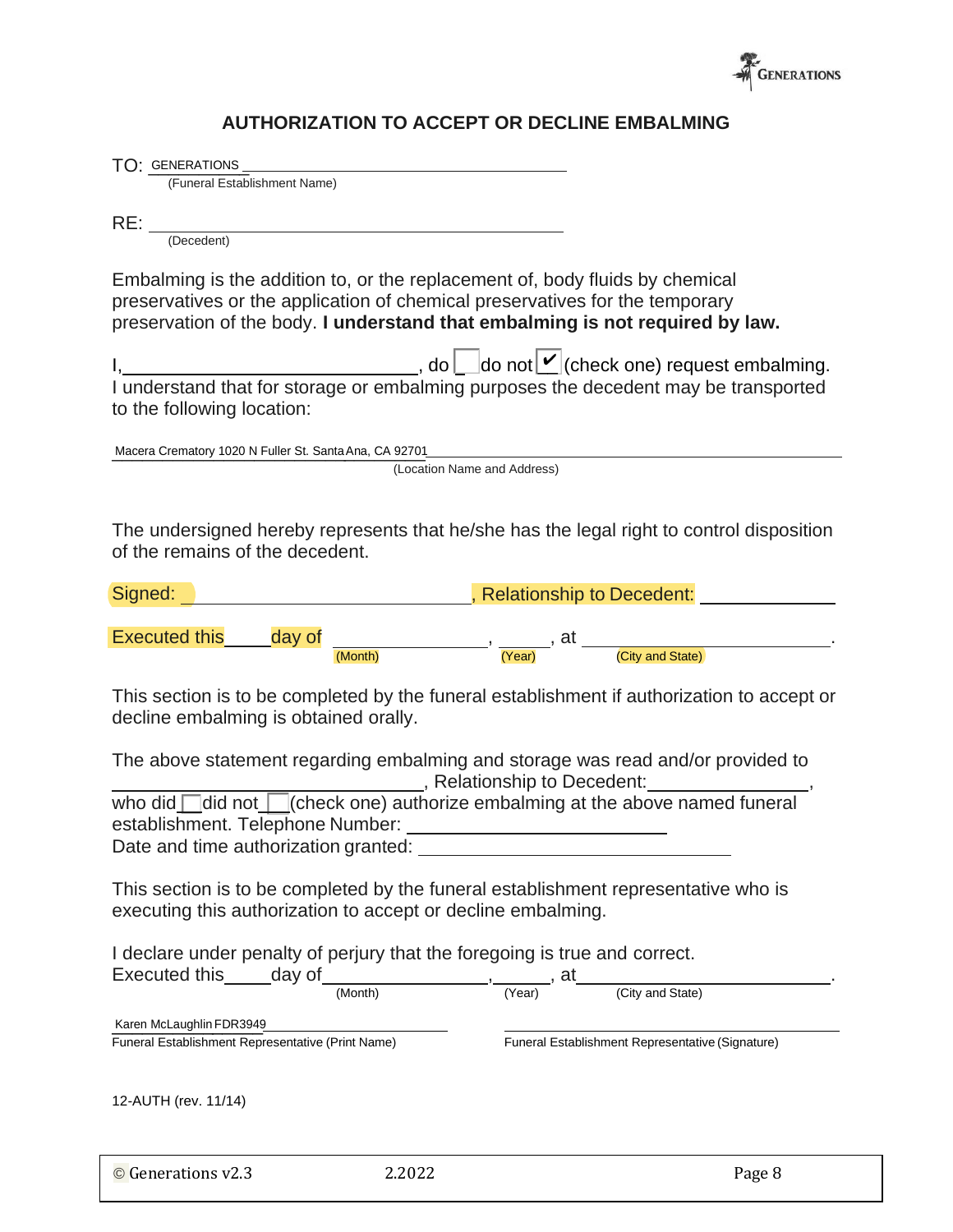# **Cremation Authorization**



#### FOR MORE INFORMATION ON FUNERAL, CEMETERY AND CREMATION MATTERS, CONTACT: THE DEPARTMENT OF **CONSUMER AFFAIRS, CEMETERY AND FUNERAL BUREAU, 1625 NORTH MARKET BLVD., SACRAMENTO, CA 95834. PHONE: (916) 574-7870.**

#### **AUTHORIZATION**

I (We), the undersigned (the "Authorizing Agent(s)"), hereby request and authorize (name of funeral home) GENERATIONS (hereinafter referred to as "Funeral Home") to take possession of and make arrangements for the cremation of the decedent named below (the Decedent) in accordance with and subject to the provisions set forth in this document, at MACERA CREMATORY (hereafter referred to as the "Crematory") and in accordance with and subject to their rules and regulations, and subject to any applicable state or local laws orregulations.

| <b>Name of Deceased</b> |                      | Sex |
|-------------------------|----------------------|-----|
| <b>Address:</b>         |                      |     |
| <b>Date of Birth</b>    | <b>Date of Death</b> |     |

#### **PACEMAKERS, DEFIBRILLATORS AND OTHER ELECTRONIC IMPLANTS**

Electronic devices or implants in the decedent may create a hazardous condition when placed in a cremation chamber. All electronic implants must be removed prior to cremation.

I/WE Certify that the remains of the deceased Initial radioactive device Initial DO NOT contain any type of implanted Mechanical or **INITIAL ONE** DO

The following list contains all existing devices implanted in or attached to the decedent that should be removed prior to cremation and Funeral Establishment has been authorized to remove the devices:

#### **CREMATION PROCESS**

Statutory definition pursuant to Health and Safety Code 7054.7(b): The human body burns with the casket, container, or other material in the cremation chamber. Some bone fragments are not combustible at the incineration temperature and, as a result, remain in the cremation chamber. During the cremation, the contents of the chamber may be moved to facilitate incineration. The chamber is composed of ceramic or other material, which disintegrates slightly during each cremation, and the product of that disintegration is commingled with the cremated remains. Nearly all of the contents of the cremation chamber, consisting of the cremated remains, disintegrated chamber material, and small amount of residue from previous cremations, are removed together and crushed, pulverized, or ground to facilitate inurnment or scattering. Some residue remains in the cracks and uneven places of the chamber. Periodically, the accumulation of this residue is removed and interred in a dedicated cemetery property, or scattered atsea.

#### **WITNESSED CREMATIONS**

The crematory permits witness cremations by appointment only. It is assumed that the Authorizing Agent does not request a witness cremation of the herein named decedent. If a witness cremation is desired, the Authorizing Agent will arrange scheduling and participants through the Funeral Establishmen

| I/We desire to identify the remains before cremation | Initia | Yes | No I | <b>INITIAL ONE</b>     |
|------------------------------------------------------|--------|-----|------|------------------------|
| I/We desire to witness the cremation process         | Initia | Yes |      | <b>No. INITIAL ONE</b> |

#### **CREMATORY**

The undersigned authorizes the Funeral Establishment and Crematory to perform the cremation process at an alternate crematory should the Crematory be unable to cremate the decedent in a timely manner because of cremator repairs, malfunctions, weight limitations, backlog or other exigent circumstances.

#### **CREMATION CONTAINERS**

The Crematory and state law requires a durable container for the cremation. All cremation containers must be combustible, leak resistant and closed. The Crematory is authorized to remove and dispose of handles, ornaments, and any other noncombustible items attached to the cremation container prior to cremation.

#### **CREMATION CONTAINER / CREMATED REMAINS CONTAINER PROVDED**

**Description of Cremation Container:** CARDBOARD ALTERNATIVE CONTAINER

**Description of Cremated Remains Container:** TEMPORARY PLASTIC URN

#### **CREMATED REMAINS CONTAINERS**

After the cremated remains have been processed, they will be placed in the designated cremated remains container. The Crematory will make a reasonable effort to put all of the cremated remains in the cremated remains container, with the exception of dust or other residue that may remain on the processing equipment. In the event the cremated remains container selected is insufficient to accommodate all of the cremated remains, the excess will be placed in a separate cremated remains container, which will secured to the primary cremated remains container unless the Authorizing Agent has requested splitting of the cremated remains for multiple dispositions. Adult cremated remains containers should have a minimum volume of 200 cubic inches.

© Generations v2.3 2.2022 Page 9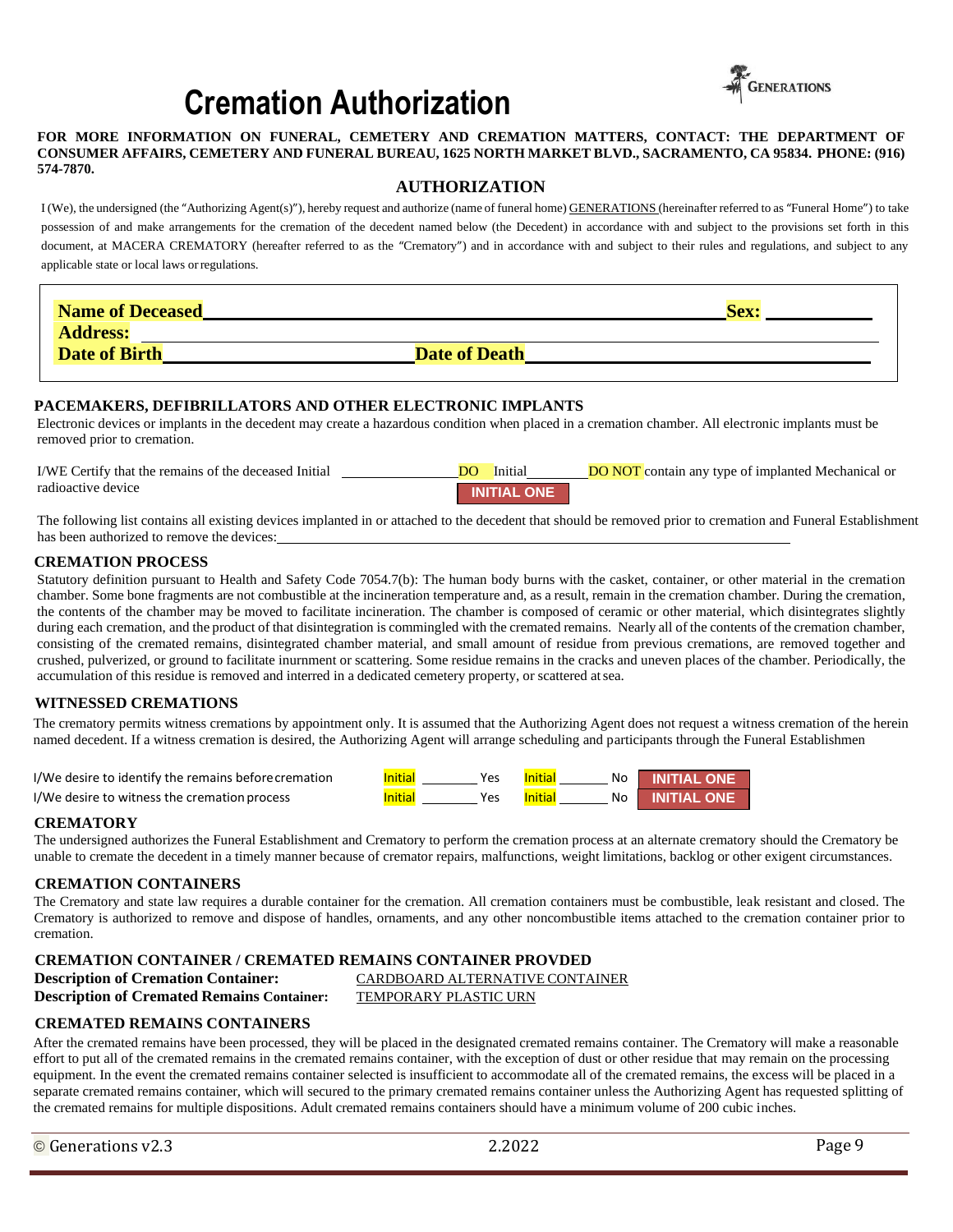#### **DISCLOSURES, WARRANTIES, AND PERMISSIONS**

By signing or electronically agreeing to this document, I(We) certify, understand and acknowledge the following:

\*That the deceased person named above has not given other specific directions concerning the disposal of his/her remains

\*That I(we) are the majority of the right holders of the Decedent; or otherwise have charge of the remains of the Decedent and possess full legal authority and power, according to the laws of the state to execute this authorization form and arrange for the cremation and disposition of the cremated remains of the Decedent;

\*That I(we) are not aware of legal objection to this cremation by any spouse, child, parent or sibling;

\*That incidental or inadvertent commingling of the cremated remains may occur, including the incidental commingling of the cremated remains resulting from the processing of the remains, and the disposal or recycling (with other residuals) by the Crematory of metal or other non human material recovered to which may be affixed bone particles;

\*That if I(we) wish to remove and/or retain any items from the remains, I(we) must do so directly or by designated representative prior to the cremation process;

\*That the cremation process may destroy dental gold, silver, jewelry, or mementos, and to that extent (a) understand that dental gold and silver, jewelry and mementos to the extent it may be identified may be returned to the cremated remains container and (b) understand that dental gold and silver, jewelry and mementos that cannot be identified may not be returned to the cremated remains container and hereby direct the crematory to dispose of unidentified dental gold and silver, mementos and jewelry in a lawful manner which may include recycling of surgical

#### **INITIAL** metal. (Initial)

#### **INDEMNITY**

I(We) declare under penalty of perjury that the foregoing certifications, representations, and statements are true and correct, and that this statement is being made to induce the Funeral Establishment and Crematory to cremate (or cause to be cremated) the remains of the Decedent named above. (Health and Safety Codes 7110 and 7111) I agree to hold harmless, indemnify and defend the above named Funeral Establishment and Crematory as well as their representatives, directors, officers, agents, employees, shareholders, from and against all claims, liabilities, or damages whatsoever which may result from this authorization and order including the failure to properly identify the remains, failure to take possession or make the proper arrangements for the final disposition of cremated remains, the processing of remains, shipping of remains, any explodable implant, infectious diseases, other persons claiming rights to control disposition of the remains, or any other cause. No warranties, express or implied are made and damages shall be limited to the amount of the cremation fee paid.

#### **RIGHT TO CONTROL DISPOSITION**

The right to control disposition of the remains of the deceased person vests upon the following in the order named:

- 1. The decedent by provisions in a Will or by a prearranged clear and funded contract with a funeral establishment.
	- 2. The attorney in fact (agent) of a California Power of Attorney for Health Care.<br>3. The competent surviving spouse or California Secretary of State registered don
	- The competent surviving spouse or California Secretary of State registered domestic partner.
	- 4. A majority of the surviving competent adult children of thedecedent.
	- 5. The surviving competent parents of thedecedent.
	- 6. A majority of the surviving competent adult brothers and sisters of the decedent.
	- 7. A majority of the competent adult persons in the next degree of kindred

#### **SIGNATURE OF AUTHORIZING AGENT(S)**

#### THIS IS A LEGAL DOCUMENT. IT CONTAINS IMPORTANT PROVISIONS CONCERNING CREMATION. CREMATION IS IRREVERSIBLE AND FINAL. READ THIS ENTIRE DOCUMENT CAREFULLY BEFORE SIGNING.

By executing this cremation authorization form, as Authorizing Agent(s), the undersigned warrants that all representations and statements contained on this document are true and correct, that these statements were made to induce the above named Funeral Establishment and Crematory to cremate the human remains of the Decedent, and that the undersigned have read and understand the provisions contained on all three pages of this document.

| SIGN                                                                                                                                                                                                                           |                                                                                                                                                                                                                                     |
|--------------------------------------------------------------------------------------------------------------------------------------------------------------------------------------------------------------------------------|-------------------------------------------------------------------------------------------------------------------------------------------------------------------------------------------------------------------------------------|
|                                                                                                                                                                                                                                |                                                                                                                                                                                                                                     |
| Relationship: Manual Manual Manual Manual Manual Manual Manual Manual Manual Manual Manual Manual Manual Manua                                                                                                                 | <b>Phone No. <i>Phone No.</i></b>                                                                                                                                                                                                   |
| Address: Andreas Andreas Andreas Andreas Andreas Andreas Andreas Andreas Andreas Andreas Andreas Andreas Andre                                                                                                                 |                                                                                                                                                                                                                                     |
|                                                                                                                                                                                                                                |                                                                                                                                                                                                                                     |
| Relationship: Manual Manual Manual Manual Manual Manual Manual Manual Manual Manual Manual Manual Manual Manua                                                                                                                 | Phone No. 2008 Committee Committee Committee Committee Committee Committee Committee Committee Committee Committee                                                                                                                  |
| Address: Andress: Address: Address: Address: Address: Address: Address: Address: Address: Address: Address: Address: Address: Address: Address: Address: Address: Address: Address: Address: Address: Address: Address: Addres |                                                                                                                                                                                                                                     |
| Name and the contract of the contract of the contract of the contract of the contract of the contract of the contract of the contract of the contract of the contract of the contract of the contract of the contract of the c |                                                                                                                                                                                                                                     |
|                                                                                                                                                                                                                                | <b>Phone No.</b> The same state of the same state of the same state of the same state of the same state of the same state of the same state of the same state of the same state of the same state of the same state of the same sta |
| <b>Address: Address: <i>Participal and <b>Participal</b></i></b>                                                                                                                                                               |                                                                                                                                                                                                                                     |
| GENERATIONS REPRESENTATIVE Karen McLaughlin FDR 3949                                                                                                                                                                           |                                                                                                                                                                                                                                     |

© Generations v2.3 2.2022 Page 10